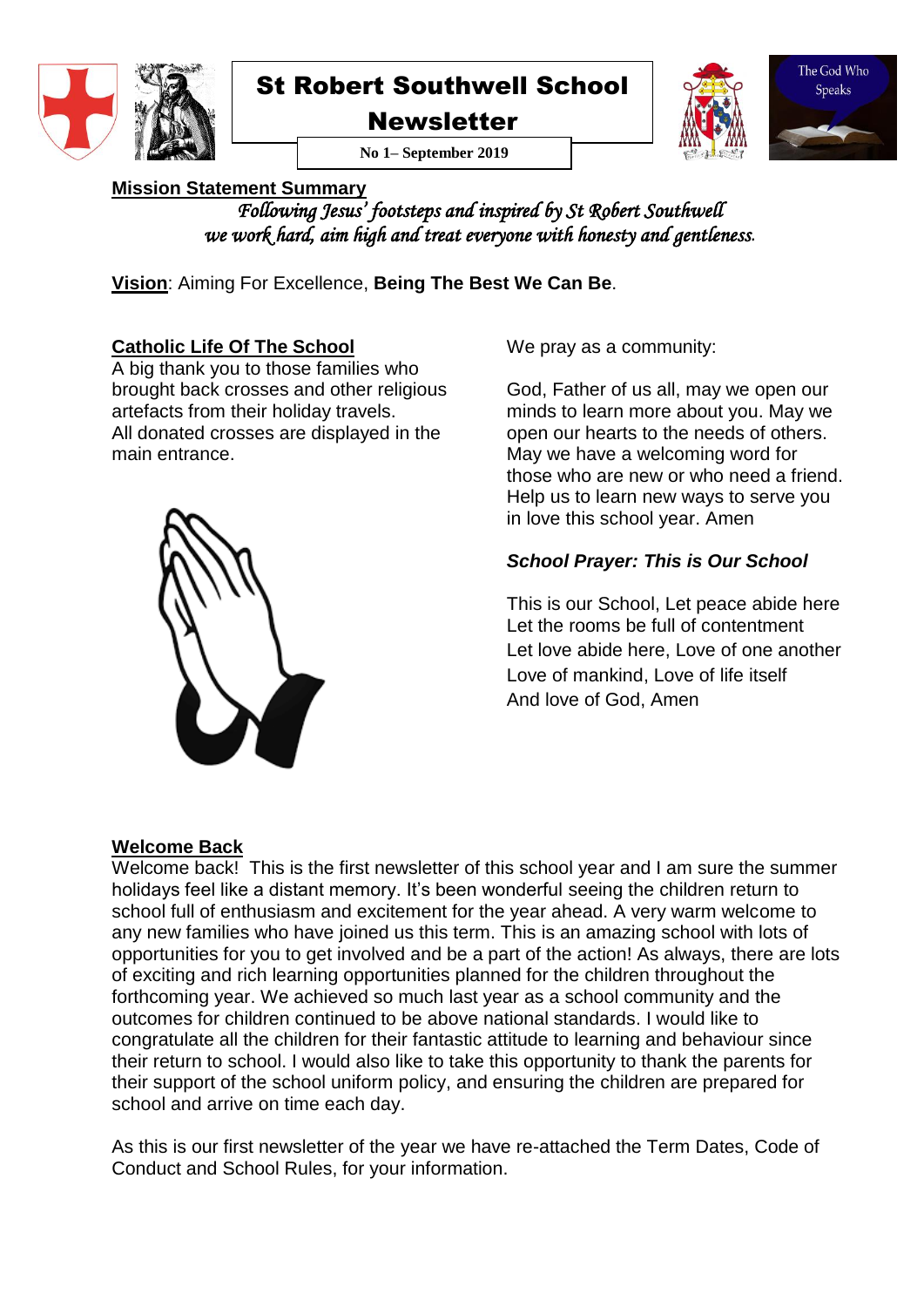# **APP**

If you are not on the school APP we cannot communicate effectively with you. We are also trying to reduce the amount of paper copying we send home. **Thank you** to all those who are already signed up to the APP. All slips that have been returned with parent's email contacts have been processed and new invites have been sent out. Please check your email inbox & junk and follow the app download and activation instructions. Please email [kjoseph@robsouth.org](mailto:kjoseph@robsouth.org) if you have not yet signed up.

#### **Welcome**

We take this opportunity to welcome Mrs Andretta to our Nursery staff team and Mrs McClenaghan to our Year 6 team

#### **Safeguarding**

The school's Designated Safeguarding Leaders (DSLs) are:

Miss Beck, Miss Joseph and Mrs Egan; however, all members of staff have a duty to, and are trained in the safeguarding of our children. Should you have any safeguarding concerns, please speak to a member of staff as soon as possible. For any matters concerning safeguarding outside of school hours or during the holidays, please send an email to: [safeguarding@robsouth.org.](mailto:safeguarding@robsouth.org)

#### **Summer Library Challenge**

Well done to those who took part in the Summer Library Challenge.

#### **Focus on Reading**



Reading is one of the two main improvement priorities. The school has spent £15,000 on the new junior reading scheme and the Friends continuously support the school library, which has over £20,000 of books. There is considerable evidence that children who read regularly and who are read to by adults have better vocabulary and are more successful in school and in life.

All children should read every night for 15 to 30 minutes depending on their age. Parents should actively engage with their child and talk about what they have read.

We need your support to give all our children the best chance for their future. Turn off the screens and technology and share a book instead. A few minutes each day can make a real difference.

#### **MAKE A DIFFERENCE TODAY- READ/SHARE A BOOK**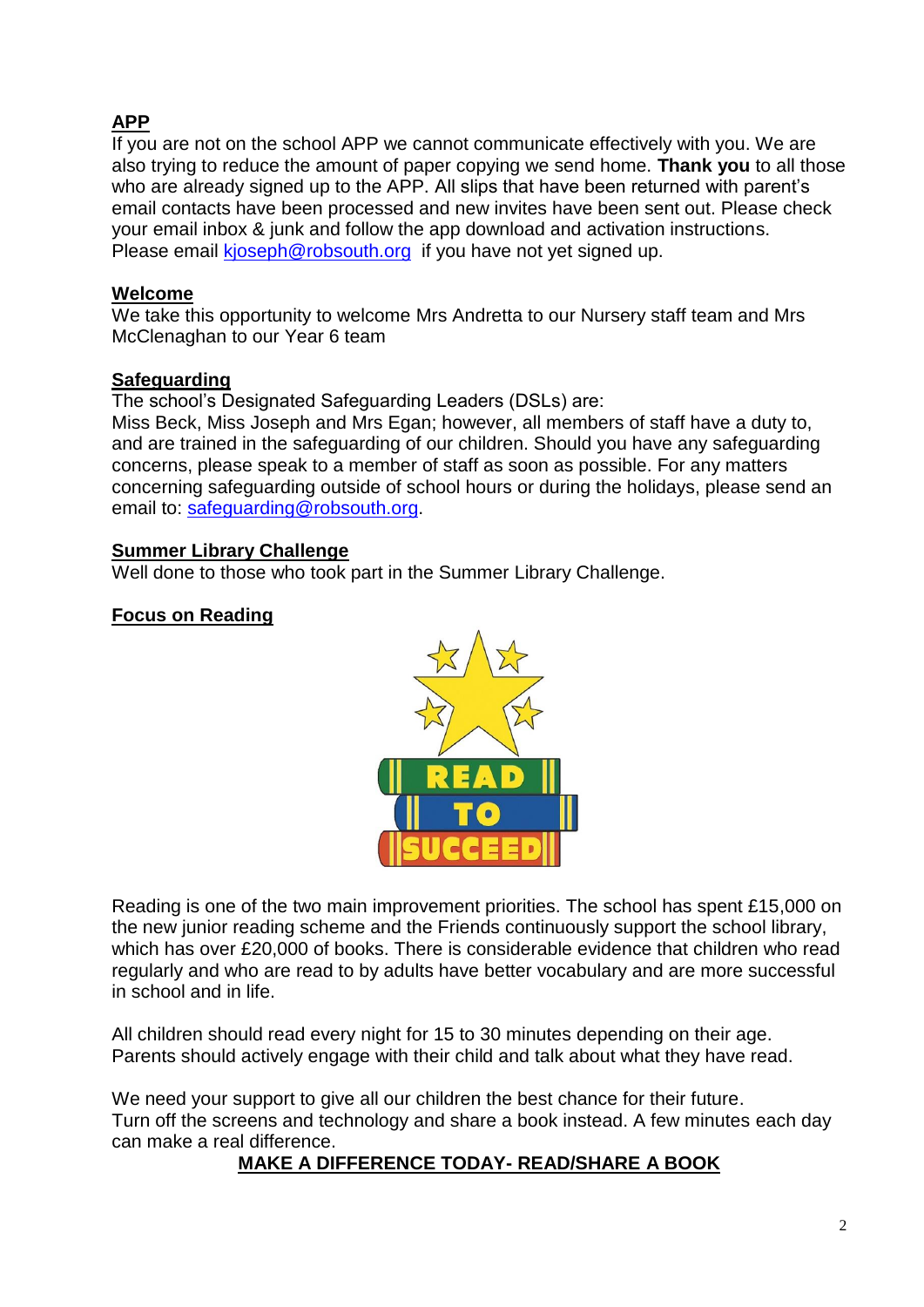#### **Focus on Mental Health and the Emotional Well-Being**

One of the on-going improvements on our school plan is improving our awareness and support or Emotional Well Being. The children are being offered some yoga sessions during this term as part of our focus on this area.

#### **General Counselling Service**

With the increased focus on Mental Health and the Emotional Well-Being of children, the governing board have agreed to use part of the school budget to pay for a school counsellor; one day per week, for this school year. We will be using the services of the Catholic Children's Society. The counsellor will undertake some work with a few individual children, and is also able to run self-esteem and confidence building groups, or anger management groups.

If you think your child would benefit from some counselling support, individually or in a group, please contact Miss Beck or Mrs Egan in confidence. Please be aware there is a waiting list for this service.

### **Black History Month**

Each class is focusing on different aspects of Black History throughout the month. Some year groups will also be involved in special workshops. The children are also being introduced to people from history who became experts in their field such as scientists and poets.

### **Postcards**

Thank you to all those who sent us postcards from near and far during the summer break.

## **Questions or Concerns**

Do you have any questions about school life? We are, of course, really happy to answer any questions about school, no matter how small: do pop in to the school office to ask questions or ask your child's class teacher. If you are worried about something, see us straight away. Don't let a little worry turn into a big one. Most importantly, don't be misled by playground gossip, where mis-information can spread because of something misheard or mis-interpreted. Please check by being brave and asking a member of staff.

#### **Celebration Assembly**

Parents and family members are welcome to join us each Friday at 9.00am for our weekly Celebration Assembly. At this assembly, children receive a birthday pencil if they have celebrated their birthday during the week. Children are also presented with any certificates or trophies they have been awarded, both in and out of school. Please hand in any awards and certificates your child has received outside of school to the office, clearly marked with your child's name.

#### **Sad News**

As you may already be aware a parent of children in the school passed away at the start of term. Mrs Geary's daughters, Aiofe and Isla, are currently in our school, and their brother Jack will join us in the future. The whole family have been very much in our thoughts and prayers over the last few weeks. A foundation has been set up in her name to raise funds for continuing research into brain cancer If you wish, please make a donation to the Elaine Geary Foundation via:<https://www.justgiving.com/crowdfunding/elainegeary>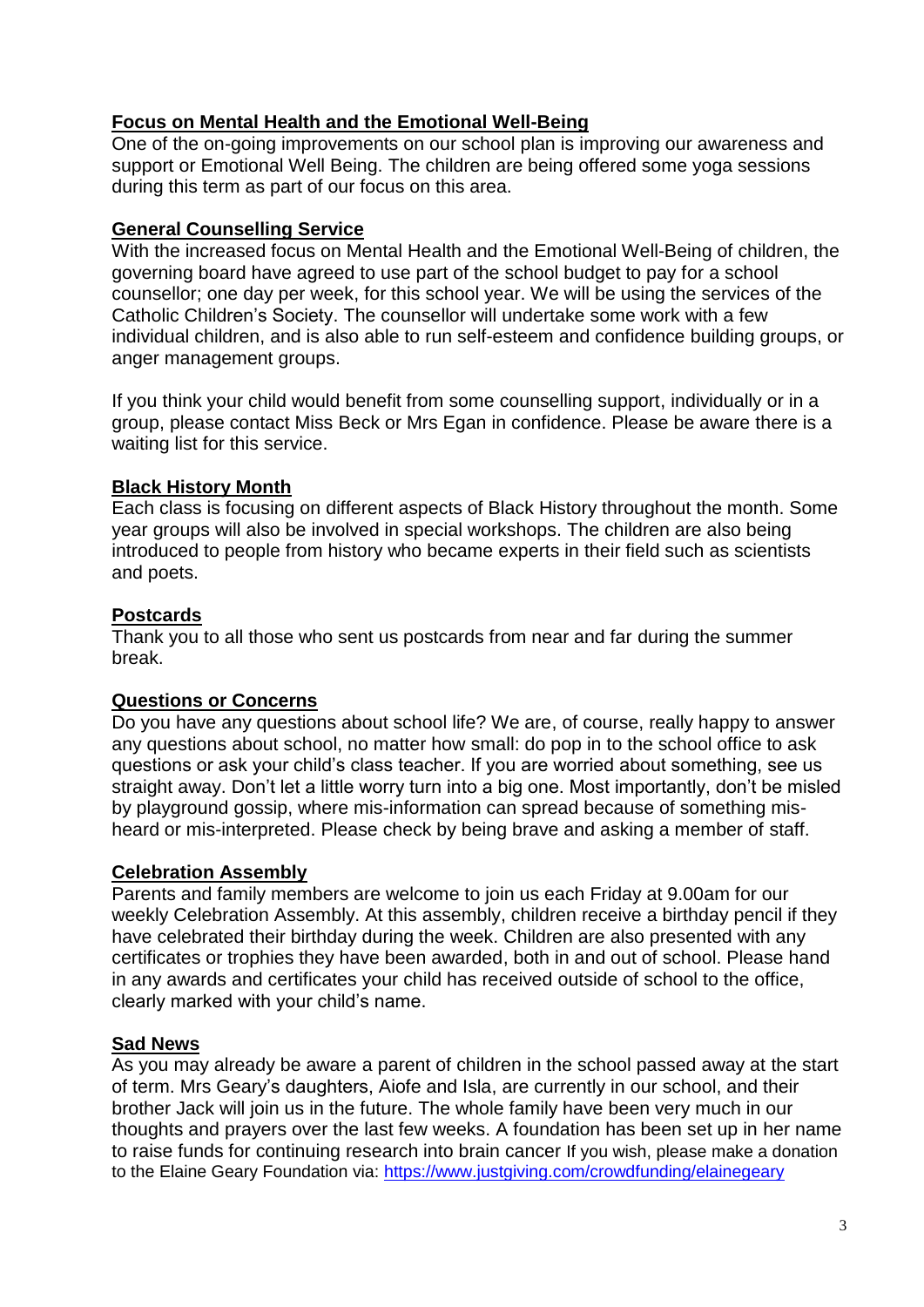#### **Charity Fundraising Calendar**

A group of parents have suggested a special fund raising calendar. This will include pictures for each moth drawn by children in our school. All children may draw a picture. A selection of 30 to 40 drawings will be included in the final calendar. If your child would like to take part, please send their picture, drawn on A4 paper, into school by next Friday 18<sup>th</sup> October. Please make sure your child's name is clearly written on the back. We would recommend that felt tips pens are used for colouring purposes, as these will print more clearly on the finished product.

#### **Friends' Association News**

The Friends' Association held their AGM early in the term and appointed people to all the elected roles. I would like to take this opportunity to thank all our committee members past and present for their hard work and commitment to the school.

#### **Temporary Admin Vacancy**

We have a general admin vacancy four days a week, from 2pm to 5.30pm. This will involve general reception duties and office administration. If you are interested in this post, then please ask at the office for an application form**.**

#### **Childcare**

We are fortunate to have Breakfast Club and an After-School Club on site, run by school staff. Breakfast Club is full to capacity. Please complete a registration form if you wish to be added to the waiting list. For After-School Club, please complete a registration form and ask the office to add your child to the register. Please note that payments for these clubs should be made on-line. Please call the school by 2.30 pm if you are seeking a place on the day for After-School Club, so we can ensure this message gets to your child's teacher.

This is a general reminder that Breakfast and After-School Club are childcare provision. The school is not obliged to offer this provision, but does so to support parents. The school receives no funding for Breakfast and After-School Club and all costs, including administration, must be covered by payment for the Clubs.

#### **Motor Skills Club**

This is run by Mrs Glynn and is offered to every Year 1 child for five weeks. A letter will be sent to you with your child's dates for this club.

#### **Irish Music**

This run by Mrs Kelly. If you wish your child to learn to play an instrument, please leave your contact details and child's name at the office and Mrs Kelly will contact you.

#### **Hair Cut Reminder!**

Haircuts and styles are part of the uniform policy. Long hair must be tied back and fringes should be clipped away from eyes. If you choose to have your children's hair cut very short, please time this so that, on their return to school, it has grown back sufficiently to meet school requirements, and is generally of one length, with **no steps, no shaved symbols** and **no lines**. Girls should have hair extensions and colour, etc., removed before their return to school.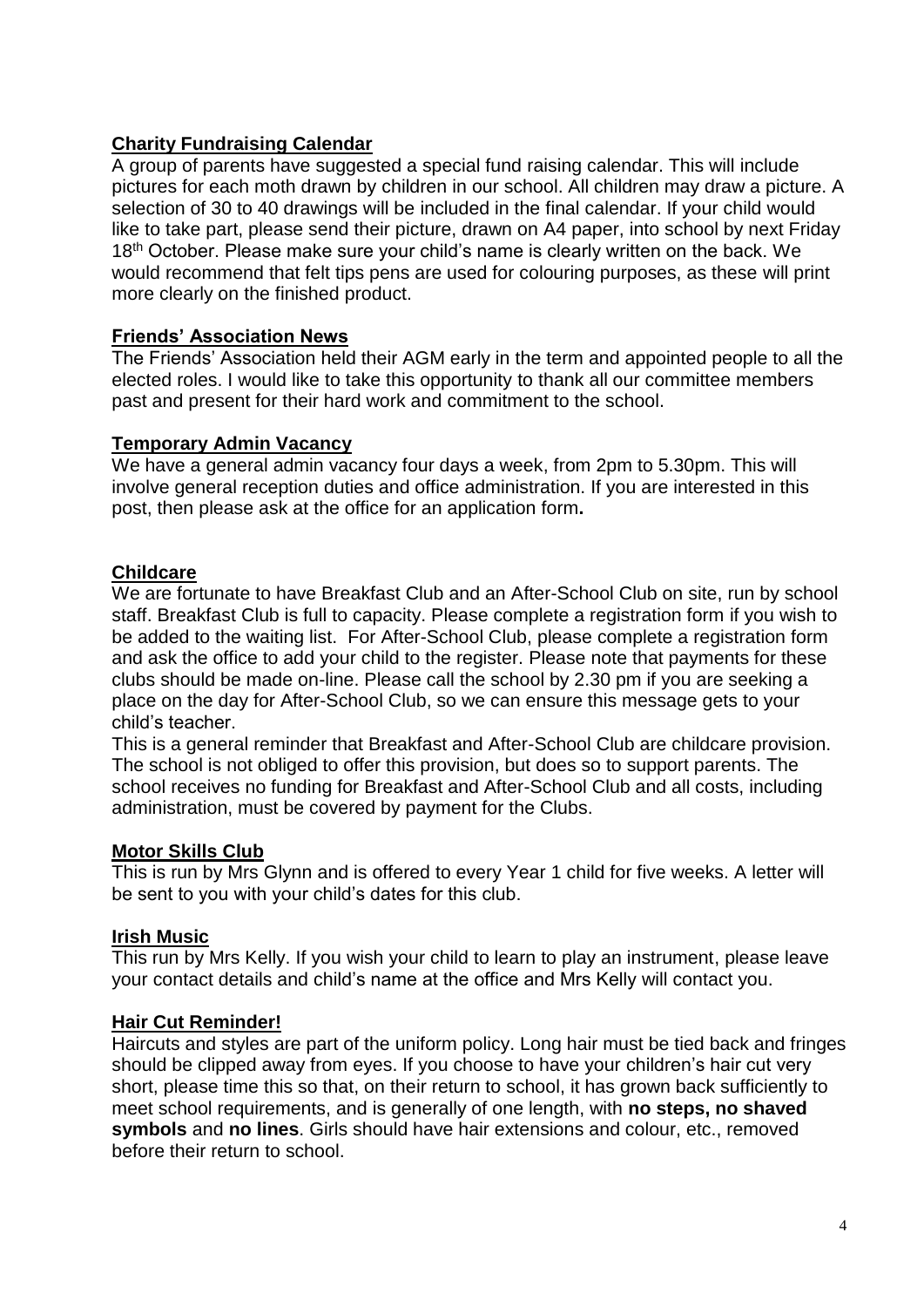To ensure the children understand that this is part of the school uniform policy, children whose hair cut/style is not acceptable will be kept off the playground and may be withdrawn from school trips until the issue has been resolved.

#### **Date reminders**

School closes for Half term on Friday 18<sup>th</sup> October and reopens on Monday 28<sup>th</sup> October. School will also be closed on for staff training on **Friday 1st November**.

Assembly dates, trip dates and other events for the rest of the term will be sent out after half term.

#### **Avoid a School Tragedy**

#### **Today could be someone's last day at school**

I often wonder when it will end.

the death of a child, the loss of a friend?

The car is so handy; it saves so much time

But, to stop by the school is almost a crime.

The yellow lines are bright and clear

And must remain for the ones we hold dear.

Drive if you must but park somewhere else,

Then walk the last bit, it's good for your health.

I've tried in the past to get this message across

I will not give up, lest a life should be lost.

The children are small; the cars block their view, They don't see the danger when they run up to you.

The parents are many, the offenders are few, That child could be YOURS – am I getting through? So do the right thing, abide by the rule **Or today could be someone's last day at school.**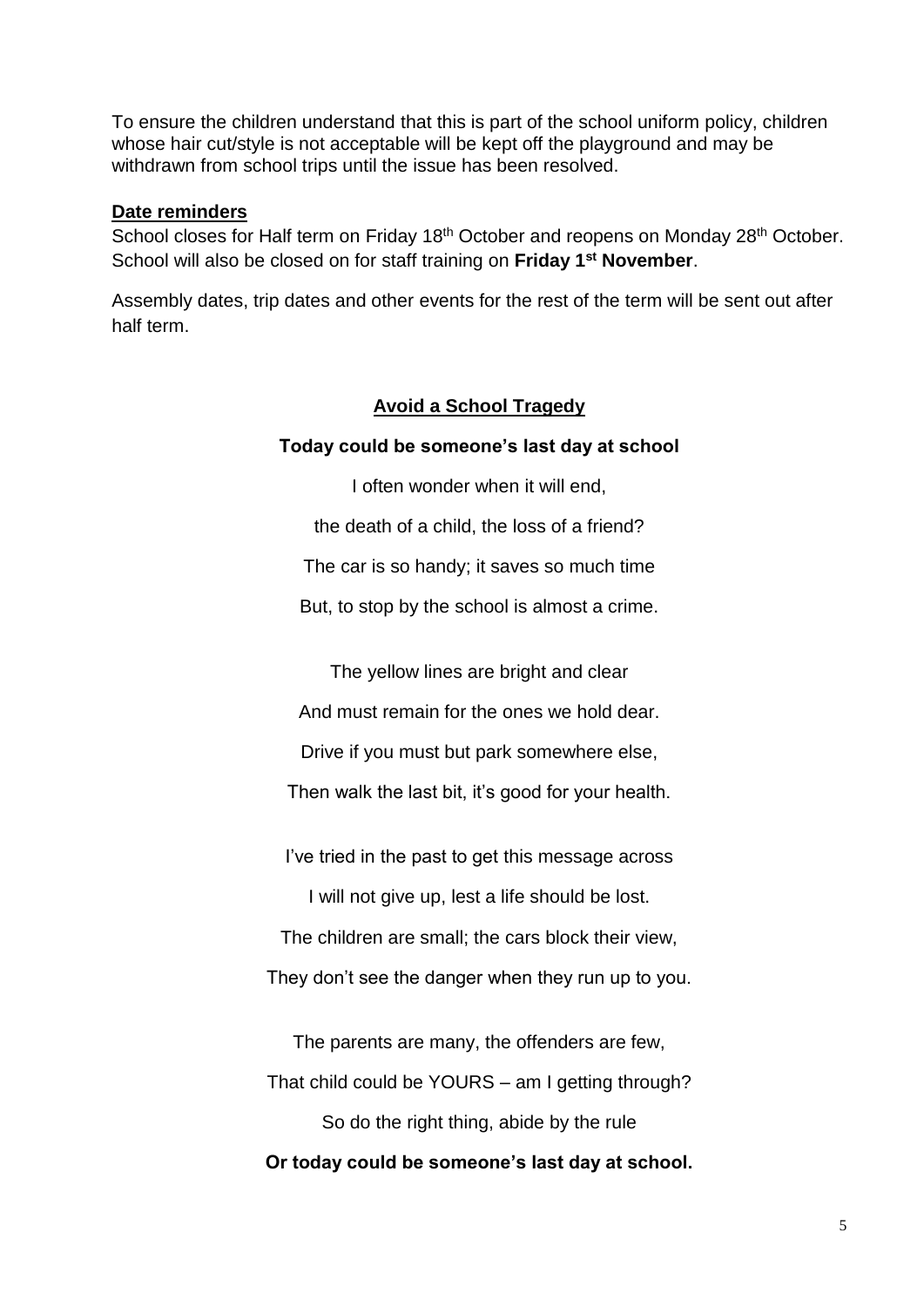#### **Code of Conduct for Parents and Guardians to the School**

Throughout this document parents and guardians will be referred to as `Parents`.

#### **Aims and Purposes**

All staff, pupils and parents have the same goal: to ensure the best for every child, every day and to provide a safe and enjoyable learning environment. This code of conduct is to provide clarity of expectations and clear procedures in the event of matters arising.

The purpose of this code of conduct is to make clear to all parties the types of behaviour which are expected in our school, and the types of behaviour which are not acceptable.

This code has been adopted by the Governing Board for the purposes of safeguarding our children and the working environment of our staff and visitors to the school.

#### **Conduct and Expectations**

Parents must inform the school if there are any concerns or problems in relation to their child.

Parents must encourage their child to obey school rules and that they should do their best to be kind to others, to share, to have fun and to work hard.

Parents must respect the rights of staff members and other individuals.

Parents must conduct themselves in a way that is in keeping with the values of the school. This means:

- 1. Parents should support the school and raise any concerns in accordance with the procedures overleaf.
- 2. Parents must refrain from using bad language or swear words of any nature, racist comments, derogatory remarks or any form of intimiding behaviour.
- 3. Parents should be aware that events which children report may have many sides and different points of view and should be prepared to listen and seek verification of facts with an open mind before raising a concern.
- 4. Parents should support the school in their efforts to maintain a positive teaching and learning environment.
- 5. Parents should refrain from raising matters or concerns which have occurred during the day between children with other parents. Any concerns must be raised with the school.

Under no circumstances should any parent approach another child about a concern or issue which has occurred during the school day.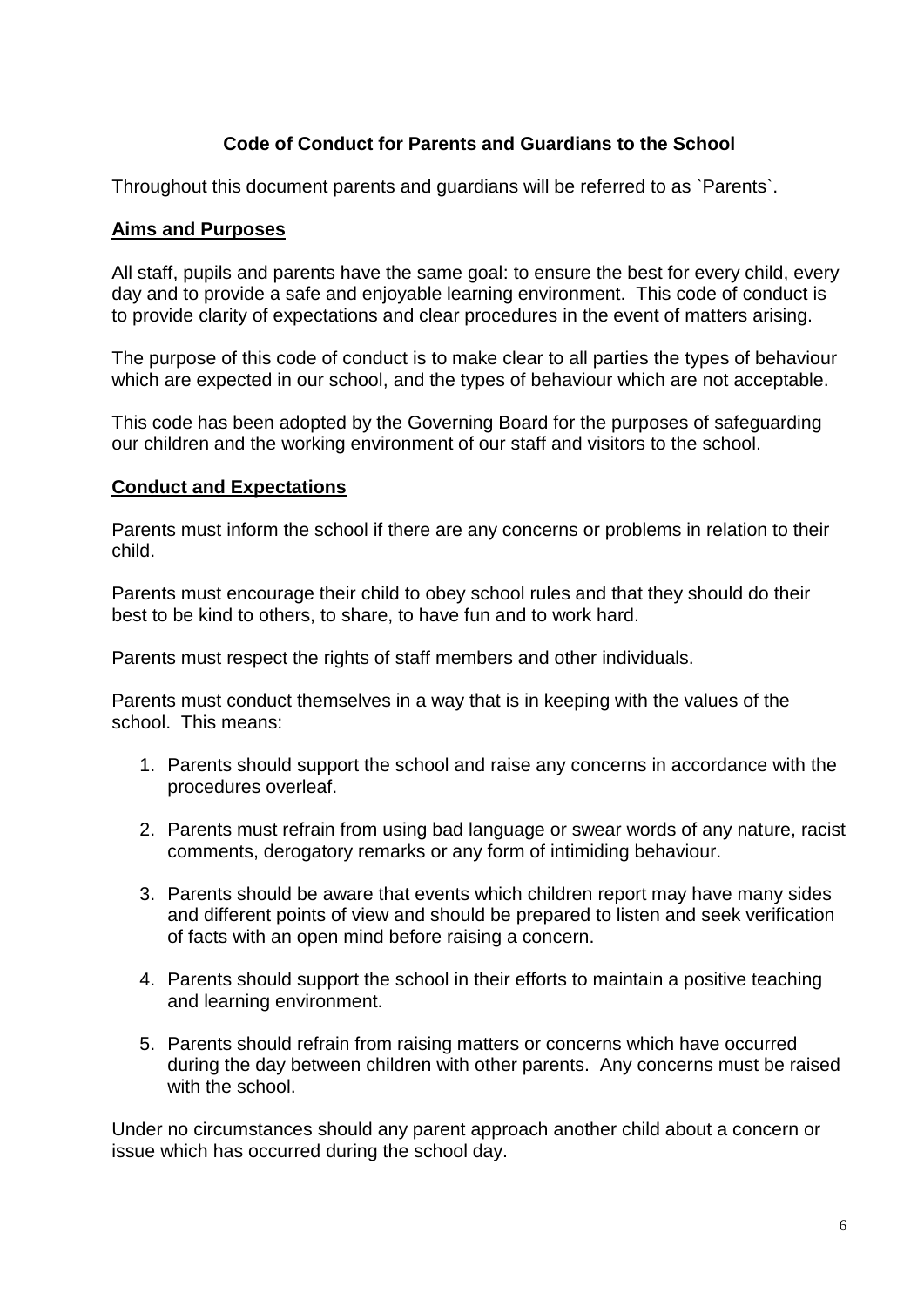#### **How to Raise a Concern?**

- 1. Speak to the class teacher at the end of the school day and up until 3.30pm. Make an appointment at the school office to speak to the class teacher at a mutually convenient time.
- 2. If the concern relates to Inclusion or Special Educational Needs, an appointment must be made through the school office with Mrs Egan, the Inclusion Manager.
- 3. If your concern is not resolved to your satisfaction, you should then make an appointment to see one of the Assistant Headteachers or the Headteacher.
- 4. If your concern remains unresolved, parents may make a formal complaint by following the procedures as laid out in the school's Complaints Policy.

#### **Action taken in the event of Misconduct**

In the event of unacceptable behaviour or any type of misconduct, the Headteacher or the Governing Board will, at their discretion, take action, they consider necessary to safeguard staff, children, parents or visitors.

This action may include, but will not be limited to, the removal of any person the school considers offensive from the premises, for any period of time that the school should see fit.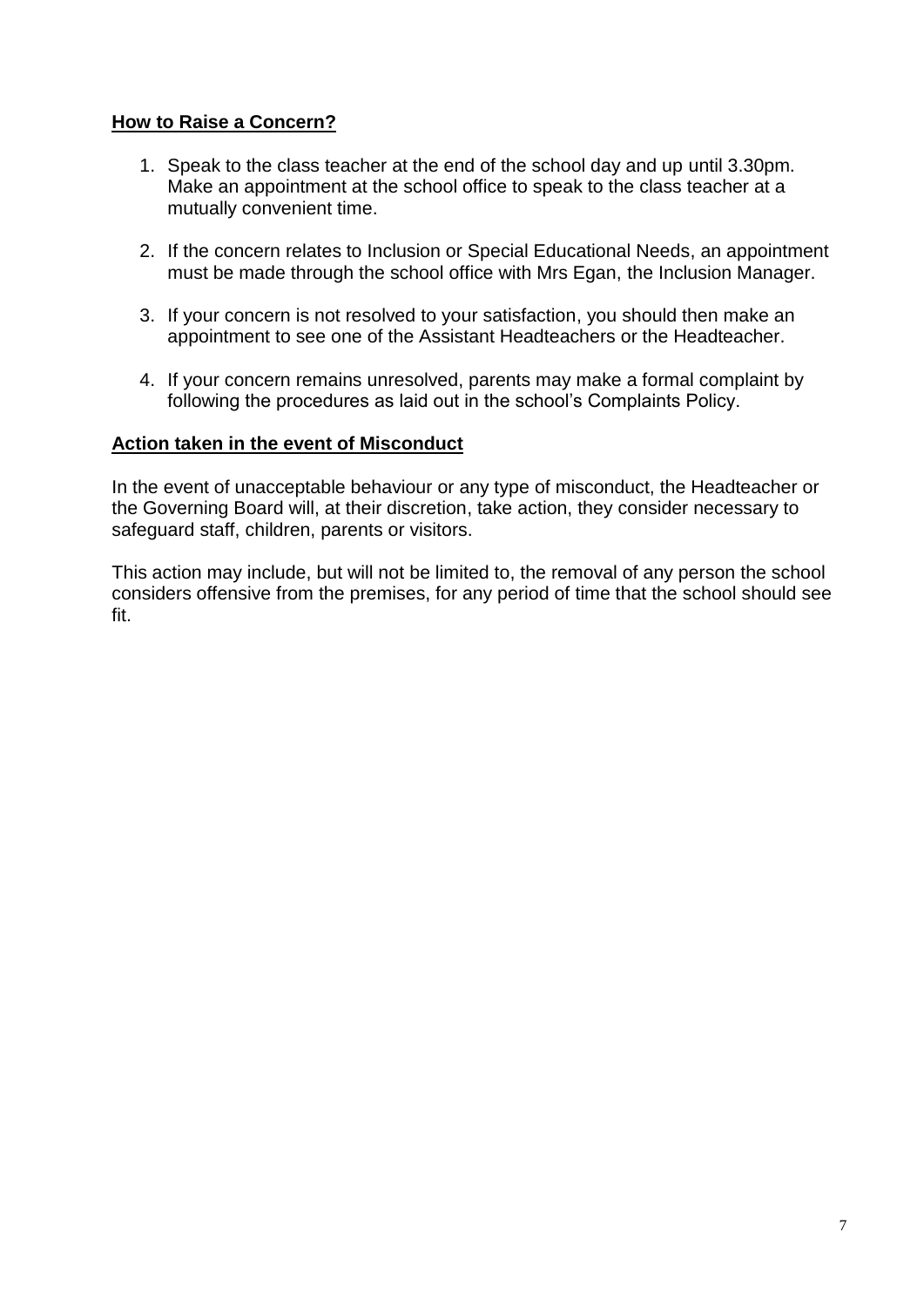

# **RESPECT yourself**

|                             |                       | Take pride in your appearance.                                     |  |
|-----------------------------|-----------------------|--------------------------------------------------------------------|--|
|                             | $\bigstar$            | Keep safe.                                                         |  |
|                             | $\div$                | Listen and learn.                                                  |  |
|                             | <b>RESPECT others</b> |                                                                    |  |
|                             |                       | Keep your hands, feet and hurtful<br>comments to yourself.         |  |
|                             | $\bigstar$            | Use good manners.                                                  |  |
|                             | $\div$                | Be a friend.                                                       |  |
| <b>RESPECT all property</b> |                       |                                                                    |  |
|                             |                       | Take care of school equipment, your own<br>and others' belongings. |  |
|                             |                       |                                                                    |  |

# **RESPONSIBILITY for all your actions**

- **Follow signs and instructions.**  $\ddagger$
- **Make good choices.**  $\ddagger$